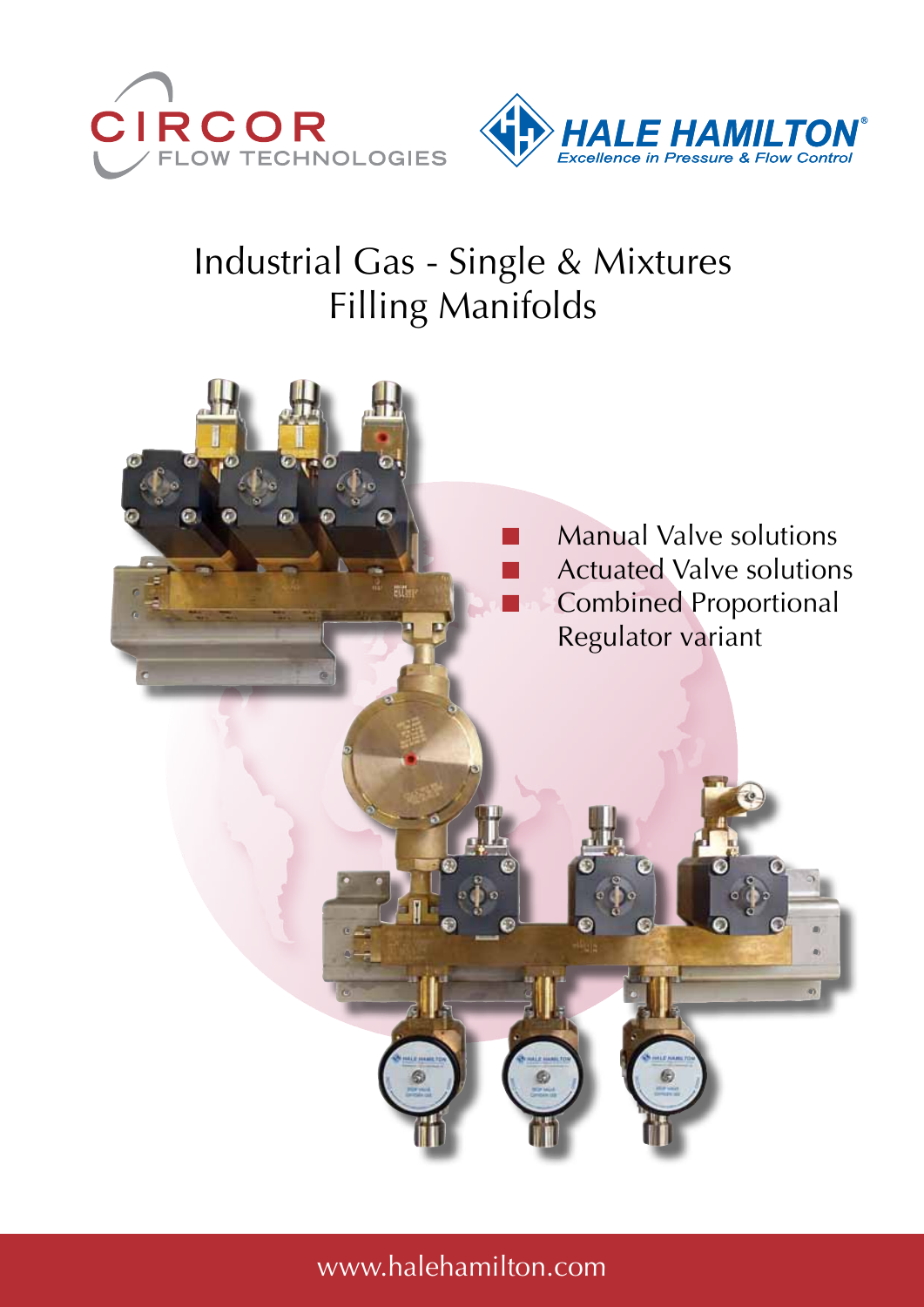## **WELCOME**

Hale Hamilton is a world leader in the design, manufacture and supply of valves, valve modules and packaged systems for the Industrial Gas Industry.

Working with our large international Industrial Gas customers, our latest product offering, based upon 60 + years of high pressure valve design expertise is a range of fully integrated Single and Mixtures Gases Filling manifolds.

## **PROVEN VALVE TECHNOLOGY:**

Building on the substantial experience and proven technology gained from our range of N Series balanced manual valves and ASV158 actuated valves, Hale Hamilton have developed a range of "flange" mounted variants, carrying all of the benefits of the previous balanced design;

- Very low opening & closing torque of manual variants compared to conventional unbalanced designs which can be as high as 50Nm.
- Very long operational life due to reduced loads as a result of the balancing feature.
- Manual and actuated valve interface commonality allowing easy upgrade from manual to actuated systems without the need to adjust pipework.
- Built in Instrumentation ports into valve body further reducing the need for addition fittings and welds.

## **Manifold concept:**

By utilising the flange connected variants; manual valves, actuated valves, proportional pressure regulators and check valves we are able to deliver a significant number of benefits to our customers.

The "building block" approach we have adopted enables us to provide detailed proposals very quickly, configuring designs to meet exactly our customers' needs.

In addition to the flanged mounted products, through simple connector blocks we also integrate pressure relief valves, pressure gauges, filters and pressure transmitters / transducers, delivering a complete manifold ready to install.



Mixtures Filling manifo a combination of Manu Actuated valves comple



### Features & benefits;

- Typically 50% reduction the required number of fittings and welds. • Reduced cost
	- Reduced number of potential leak paths.
		- Reduced installation and commissioning time
			- Reduced cost
- Reduced size and therefore simpler mounting frame / panel
	- Reduced space
		- Simpler frame / panel
			- Reduced cost
	- Manifolds delivered fully assembled and tested ready to fit
		- Reduced installation and commissioning time
		- Reduced number of suppliers / less administration • Reduced cost
- Systems / manifolds easily upgradable (manual to actuated) without the need for additional rework
	- Quick and easy upgrade
		- Reduced cost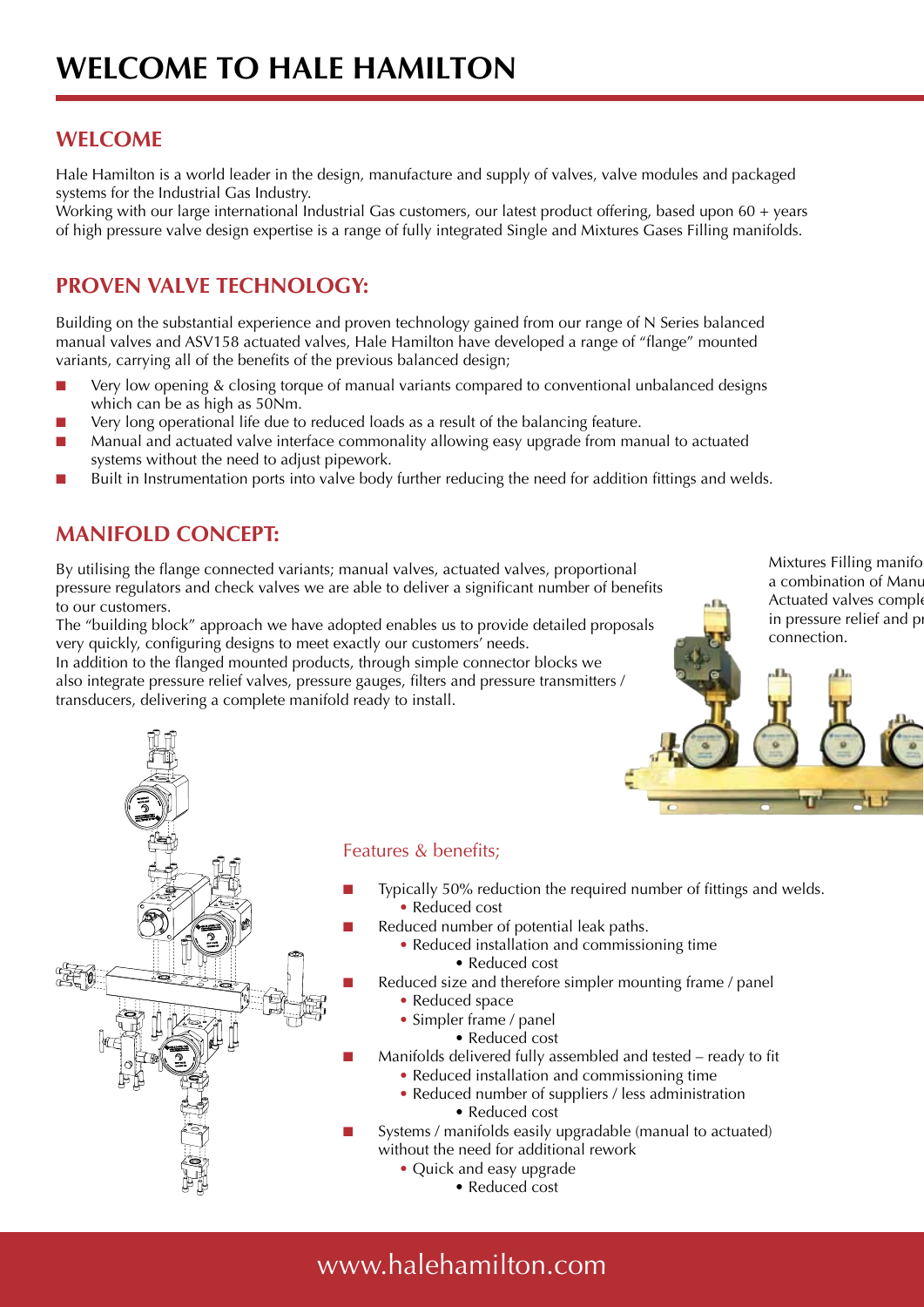

TPED certified manual and actuated stainless steel manifold for use with Hydrogen Trailers working at dual pressures of 200 and 500 bar with built in Dome loaded pressure regulator.